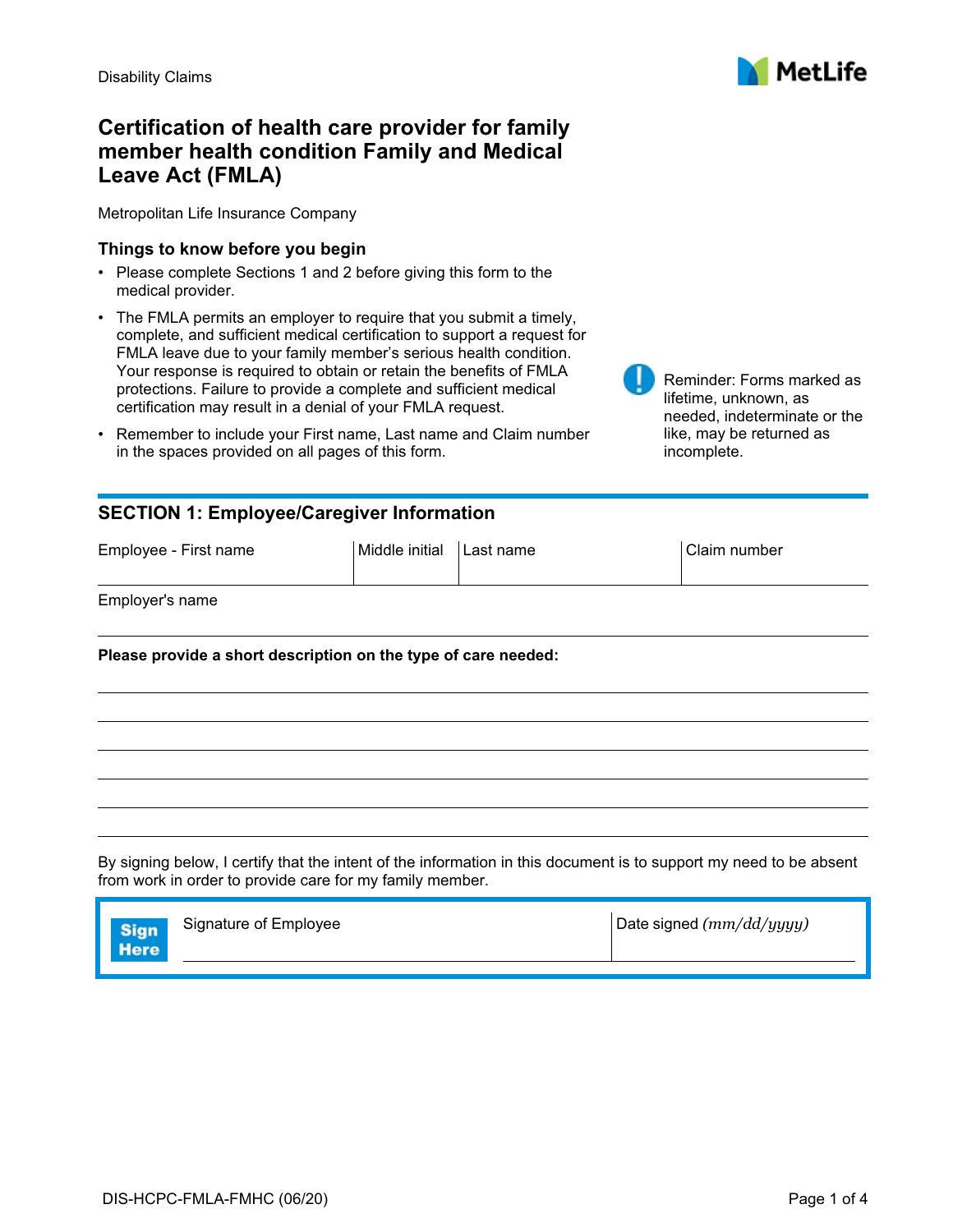| First name                                          |                         | Middle initial |                                                     | Last name                    |              | Claim number |
|-----------------------------------------------------|-------------------------|----------------|-----------------------------------------------------|------------------------------|--------------|--------------|
|                                                     |                         |                |                                                     |                              |              |              |
| <b>SECTION 2: Patient/Family Member Information</b> |                         |                |                                                     |                              |              |              |
| Patient - First name                                |                         | Middle name    |                                                     |                              | Last name    |              |
| Date of birth $(mm/dd/yyyy)$                        |                         | Gender<br>Male | $\Box$                                              | Female                       |              |              |
| Relationship to employee: Please check ONLY one.    |                         |                |                                                     |                              |              |              |
| <b>Child</b>                                        | <b>Parent</b>           |                |                                                     | <b>Partner</b>               | <b>Other</b> |              |
| Child (under age 18)                                | Parent<br>Parent-in-law |                | Spouse**<br>Domestic partner<br>Civil union partner | Describe relationship in the |              |              |
| Child (over age $18$ )*<br>With Disability*         |                         |                |                                                     | box provided below.          |              |              |
| Description of Other:                               |                         |                |                                                     |                              |              |              |
|                                                     |                         |                |                                                     |                              |              |              |
|                                                     |                         |                |                                                     |                              |              |              |

\* With Disability means Disabled Adult Child/ADA Qualified: Individual age 18 or older and incapable of selfcare because of a mental or physical disability at the time that FMLA leave is to commence that substantially limits 3 or more ADLs or IADLs.

\*\* *Spouse* means a husband or wife as defined or recognized in the state where the individual was married, including in a common law marriage or same-sex marriage.

### **SECTION 3: Health Care Provider Instructions**

The employee listed above has requested leave under the FMLA to care for your patient. Answer, fully and completely, all applicable parts below. Several questions seek a response as to the frequency or length of a condition or treatment. Your answer should be your best estimate based upon your medical knowledge, experience, and examination of the patient. Limit your responses to the condition for which the employee is seeking leave. Be as specific as you can; terms such as *lifetime, unknown, as needed, or indeterminate* may not be sufficient to determine FMLA coverage. Without sufficient medical facts, this form may be returned as incomplete. Please be sure to sign the form on the last page.

| Which of the following best describes your patient's medical condition?                                                                                                     | $\Box$ Pregnancy     |     | <b>Illness</b><br>$Injurv$   $\blacksquare$ |
|-----------------------------------------------------------------------------------------------------------------------------------------------------------------------------|----------------------|-----|---------------------------------------------|
| If pregnancy, please provide date (select one):<br>Estimated delivery date                                                                                                  |                      |     |                                             |
|                                                                                                                                                                             | Actual delivery date |     |                                             |
| What is the approximate date the condition commenced?                                                                                                                       |                      |     |                                             |
| What is the expected duration the condition will last?                                                                                                                      |                      |     |                                             |
| Will the patient need treatment visits at least twice per year due to this condition?                                                                                       |                      | Yes | No.                                         |
| Was medication prescribed that may not be obtained over the counter?<br>Yes<br>l No<br>- 1                                                                                  |                      |     |                                             |
| Was the patient admitted for an overnight stay in a hospital, hospice, or residential<br>medical care facility? If yes, please provide admission and discharge dates below. |                      | Yes | No                                          |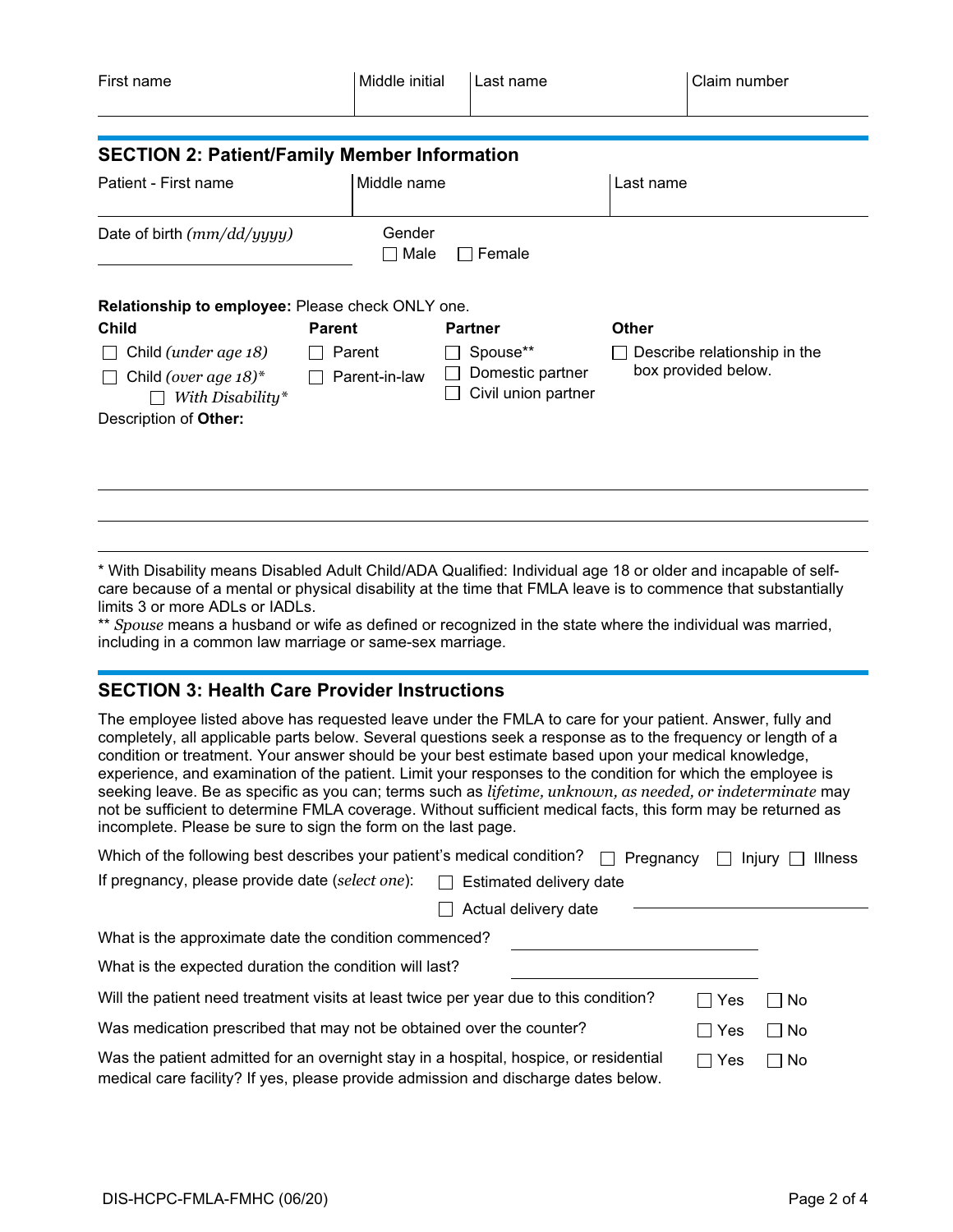| First name                                                                                                                                                       |                                                                                                                                                                                                                                                                                                                   | Middle initial            | Last name                      |  | Claim number                                                                                                                                                                                                                       |
|------------------------------------------------------------------------------------------------------------------------------------------------------------------|-------------------------------------------------------------------------------------------------------------------------------------------------------------------------------------------------------------------------------------------------------------------------------------------------------------------|---------------------------|--------------------------------|--|------------------------------------------------------------------------------------------------------------------------------------------------------------------------------------------------------------------------------------|
| Date admitted $(mm/dd/yyyy)$                                                                                                                                     |                                                                                                                                                                                                                                                                                                                   |                           | Date discharged $(mm/dd/yyyy)$ |  |                                                                                                                                                                                                                                    |
|                                                                                                                                                                  | Dates you treated the patient for this condition:                                                                                                                                                                                                                                                                 |                           |                                |  |                                                                                                                                                                                                                                    |
|                                                                                                                                                                  | First visit (mm/dd/yyyy)                                                                                                                                                                                                                                                                                          | Last visit $(mm/dd/yyyy)$ |                                |  | Next visit (mm/dd/yyyy)                                                                                                                                                                                                            |
|                                                                                                                                                                  | In the space provided below, please describe relevant medical facts, if any, related to the condition for which<br>the employee seeks leave from work (i.e., pregnancy complications, or any regimen of continuing treatment<br>such as the use of specialized equipment).                                        |                           |                                |  |                                                                                                                                                                                                                                    |
|                                                                                                                                                                  | In the space provided below, please describe the care needed for the patient and why such care is medically<br>necessary. If care is for an adult child, List ADLs or IADLs your patient requires support to perform (i.e.,<br>cooking, toileting, travel to appointments).                                       |                           |                                |  |                                                                                                                                                                                                                                    |
|                                                                                                                                                                  | Are there any other treating physicians or consultants involved in your patient's care?<br><b>SECTION 4: Amount of Leave Needed</b><br>Continuous absence details: Will the employee listed above need to be absent from work to care for your<br>provide accurate or estimated dates for this period of absence. |                           |                                |  | $\sqcap$ No<br>∣∣ Yes<br>patient's (the employee's family member) serious health condition? If so, please select the checkbox below and                                                                                            |
|                                                                                                                                                                  | Single continuous absence period                                                                                                                                                                                                                                                                                  |                           | Start date (mm/dd/yyyy)        |  | End date $(mm/dd/yyyy)$                                                                                                                                                                                                            |
| below.                                                                                                                                                           | Intermittent absence details: Will the employee listed above require an intermittent absence and/or reduced                                                                                                                                                                                                       |                           |                                |  | work schedule to care for your patient's (the employee's family member) serious health condition? If so, please<br>check the box below and provide approximately how long your patient will need the intermittent support outlined |
|                                                                                                                                                                  | Intermittent absence/Reduced work schedule                                                                                                                                                                                                                                                                        |                           | Start date (mm/dd/yyyy)        |  | End date $(mm/dd/yyyy)$                                                                                                                                                                                                            |
|                                                                                                                                                                  | Based upon the patient's medical history and your knowledge of the medical condition, estimate the frequency<br>of flare-ups and the duration of related incapacity that the patient will need the support outlined below.                                                                                        |                           |                                |  |                                                                                                                                                                                                                                    |
| <b>Example:</b><br>FREQUENCY of episode $02$ times per: $\Box$ week, or<br>$\sqrt{X}$ month, or<br>year<br>LENGTH of episode: $minute(s)$ 01 hour(s) full day(s) |                                                                                                                                                                                                                                                                                                                   |                           |                                |  |                                                                                                                                                                                                                                    |
|                                                                                                                                                                  |                                                                                                                                                                                                                                                                                                                   |                           |                                |  |                                                                                                                                                                                                                                    |
|                                                                                                                                                                  | <b>FREQUENCY</b> of episode times per: $\Box$ week, or $\Box$ month, or $\Box$ year<br><b>LENGTH of episode:</b> $\qquad$ minute(s) $\qquad$ hour(s) $\qquad$ full day(s)                                                                                                                                         |                           |                                |  |                                                                                                                                                                                                                                    |